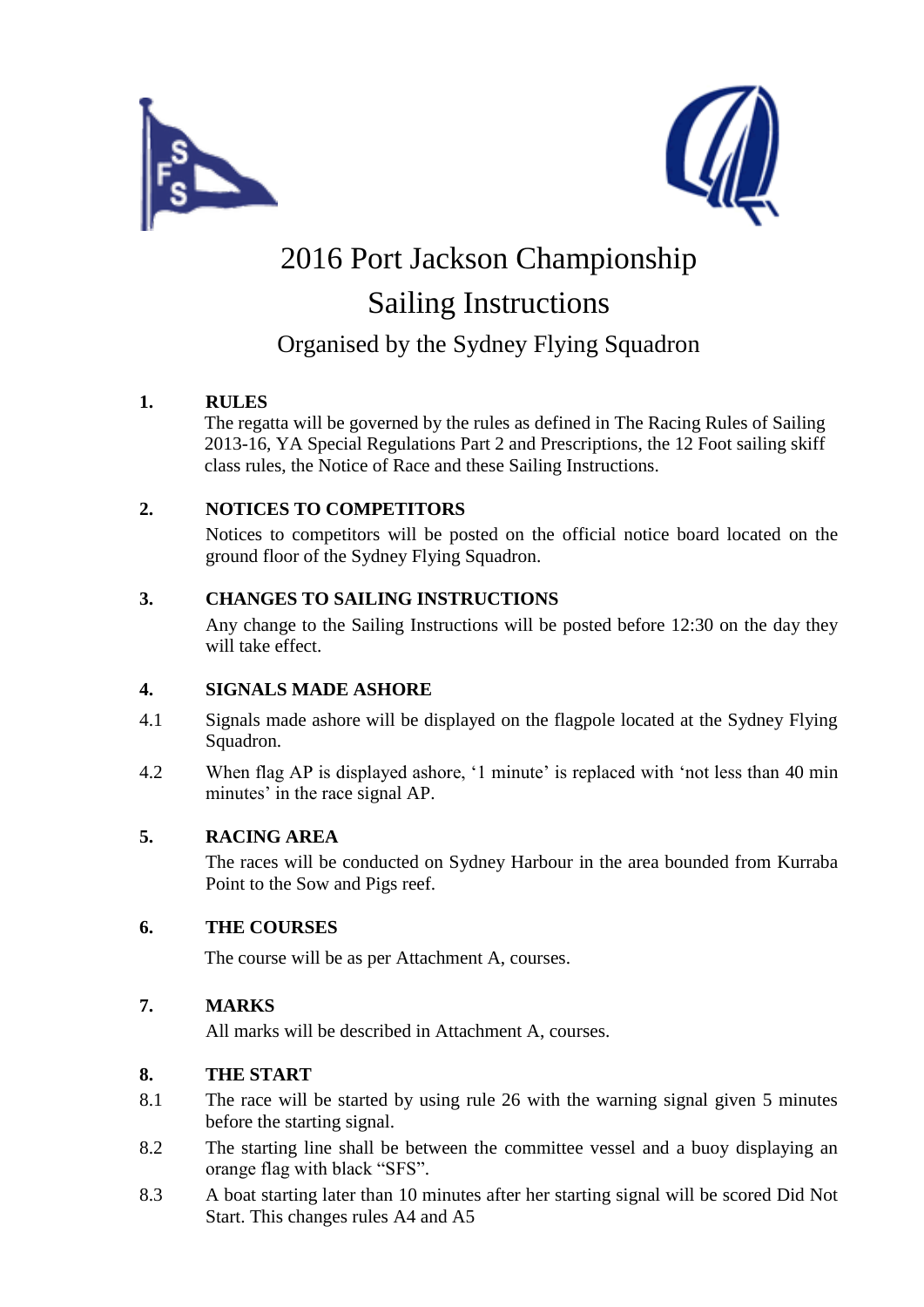#### **9. THE FINISH**

The finishing line shall be between the committee vessel and a buoy displaying an orange flag with black "SFS" flag mark.

The committee vessel shall be kept to starboard when finishing.

#### **10. PENALTY SYSTEM**

Rules 44.1 and 44.2 are changed so that only one turn, including one tack and one gybe, is required.

#### **11. TIME LIMIT**

The time limit will be 120 minutes. Skiffs failing to finish within 40 minutes after the first boat finishes, or within the time limit, whichever is later, will be scored Did Not finish. (Amends RRS 35).

#### **12. PROTESTS AND REQUESTS FOR REDRESS**

- 12.1 Protest forms are available from the office.
- 12.2 The protest fee is \$50.
- 12.3 The protest time limit is 90 minutes after the last boat has finished.

#### **13. SAFETY REGULATIONS**

- 13.1 A representative of each boat must sign-on prior to the race and sign-off within 40 minutes of finishing the race. The sign on/off sheet will be located inside the clubhouse.
- 13.2 A boat that retires from a race shall sign off and notify the Sydney Flying Squadron office as soon as possible.

#### **14. EQUIPMENT AND MEASUREMENT CHECKS**

A boat or equipment may be inspected at any time for compliance with the class rules or Part 2 of the Special Regulations of Yachting Australia, especially Specific Regulation R1 (Personal Buoyancy).

#### **15. EVENT DISCLAIMER – RISK AND RESPONSIBILITY**

Attention is drawn to the Fundamental Rules, and in particular Rule 4, which states, "The responsibility for a boat's decision to participate in a race or to continue racing is hers alone."

It is the competitor's decision to enter an event or to start and continue in any race. Competitors shall accept that sailing involves inherent risks and that their participation in an event is at their exclusive risk in every respect. By way of entry in an event, competitors waive any liability for, and further and/or in the alternative indemnify Sydney Flying Squadron Limited, its officers, members, servants, employees and agents, whether paid or unpaid in respect of all claims, suits, demands, actions for damages or claims for compensation or other claims as may seem open to them for any personal injury, including defamation, or property damage arising from, in connection with, or howsoever arising from their intended participation in or actual participation in any event either organised by Sydney Flying Squadron Limited or in which Sydney Flying Squadron Limited has any interest as an organiser, facilitator, adviser, or provider of facilities. In accordance with clause 25 of the relevant Aquatic Licences competitors are advised that the organiser's insurances do not cover competitors for injury or loss sustained as a result of participating in this event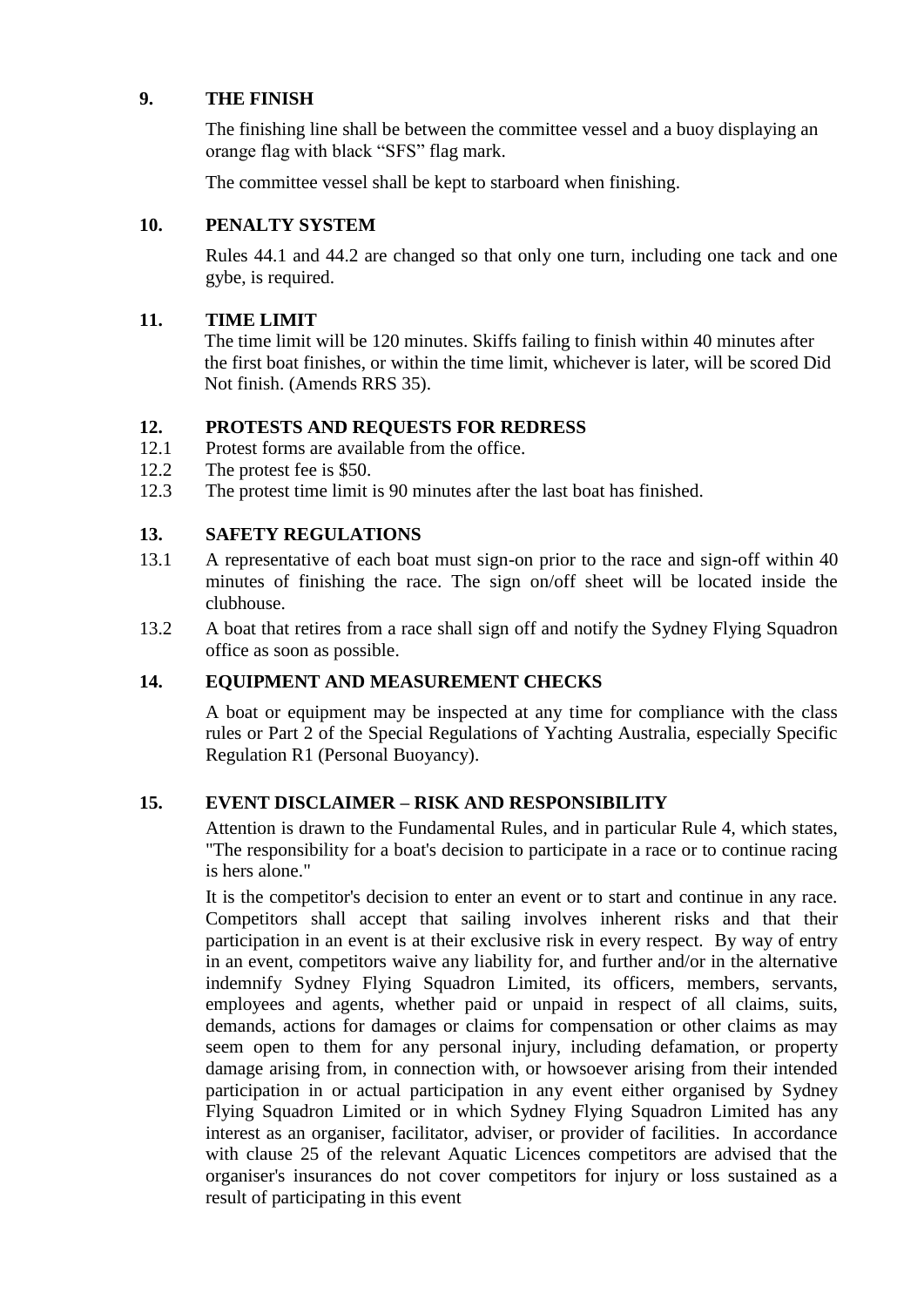#### **16. INSURANCE**

Each participating boat shall be insured with valid third-party liability insurance for racing with a minimum cover of \$5 million.

#### **17. NOTICE TO COMPETITORS**

Competitors shall keep clear of Sydney Harbour Transport vessels displaying an orange diamond. NSW Maritime has specified that the required distances to keep clear are 1) Tanker and Seagoing Cruise Shipping – bow 500m, side and stern 30m and 2) 'Timetable' ferries and commercial vessels bow 200m, side and stern 30m.

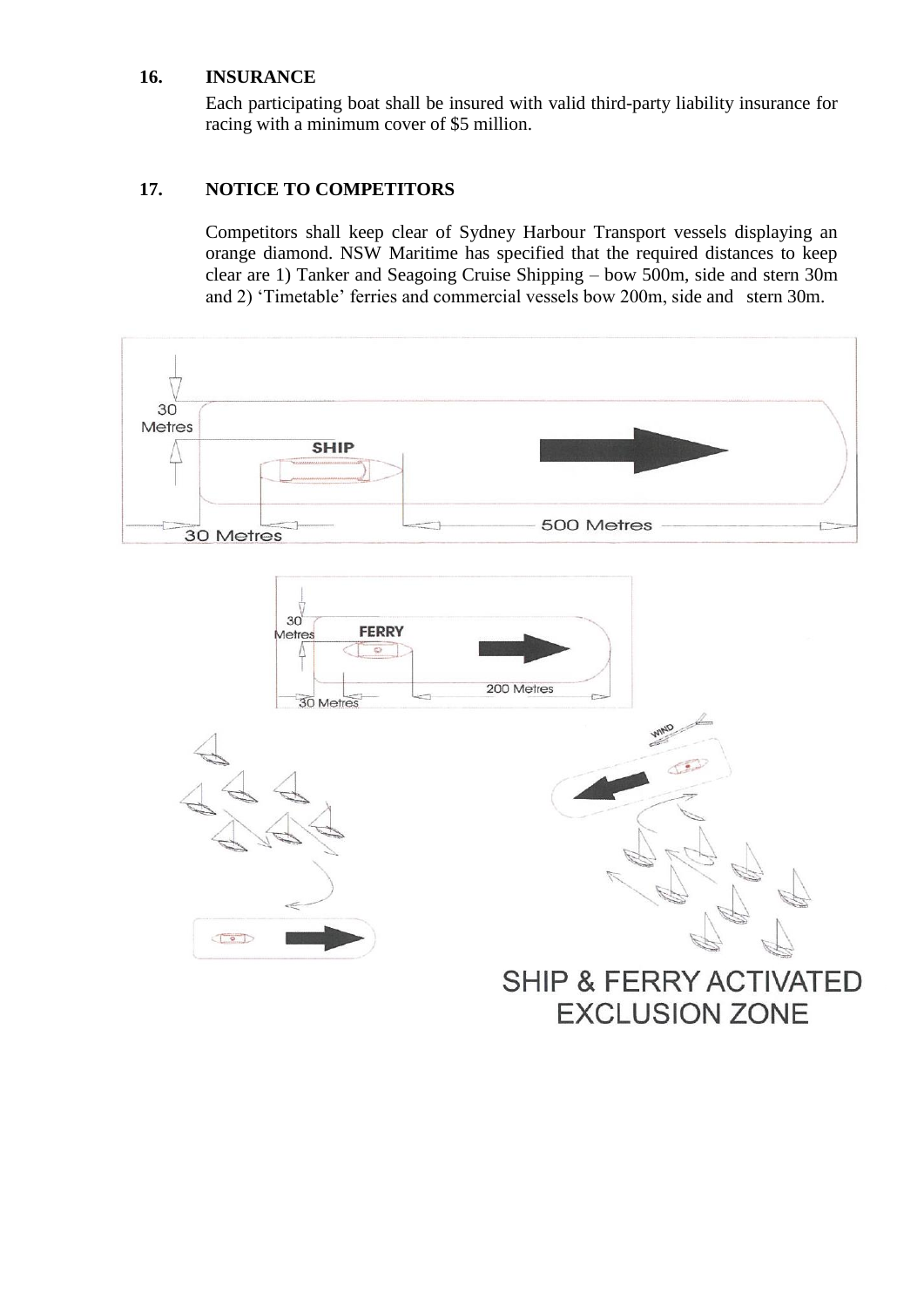### *Attachment A*

## **Long Courses**

|       | Northeast – 9nm                                                                                                                                                                                                       | $\mathbf{2}$ | $East - 8.5nm$                                                                                                                                                                                                             | 3            | Southeast - 9nm                                                                                                                                                                          |                            |
|-------|-----------------------------------------------------------------------------------------------------------------------------------------------------------------------------------------------------------------------|--------------|----------------------------------------------------------------------------------------------------------------------------------------------------------------------------------------------------------------------------|--------------|------------------------------------------------------------------------------------------------------------------------------------------------------------------------------------------|----------------------------|
|       | All marks to starboard                                                                                                                                                                                                |              | All marks to Port                                                                                                                                                                                                          |              |                                                                                                                                                                                          |                            |
| Start | North East vacinity of Clarke Island<br>Nielsen Park Yellow Buoy<br>N<br><b>SY</b> Shark Island YA Buoy<br>Clarke Island Inflatable<br>Beashel Buoy<br>в<br>Clarke Island Inflatable<br>C<br>Nielsen Park Yellow Buoy | <b>Start</b> | Near Kurraba Point<br>Point Piper Inflatable<br>PY .<br>Garden Island Inflatable<br>G<br>Point Piper Inflatable<br>PY.<br>Garden Island Inflatable<br>G<br>Point Piper Inflatable<br>PY .<br>Garden Island Inflatable<br>G | <b>Start</b> | In Athol Bay<br>Point Piper Shipping<br>P<br>Taylor Bay YA buoy<br><b>RB</b> Rose Bay Inflatable<br><b>CB</b> Chowder Bay YA Buoy<br><b>RB</b> Rose Bay Inflatable<br>Taylor Bay YA buoy | P<br>s<br>s<br>s<br>S<br>s |
|       | N<br>Finish South of Clarke Island                                                                                                                                                                                    | Finish       | <b>PY</b> Point Piper Inflatable<br>Near Kurraba Point                                                                                                                                                                     | Finish       | <b>SY</b> Rose Bay Inflatable<br>Near Kurraba Point                                                                                                                                      | S                          |
|       | South — 9nm                                                                                                                                                                                                           |              | West — 9nm                                                                                                                                                                                                                 |              |                                                                                                                                                                                          |                            |

|        | South $-$ 9nm                 |   | 5      | West $-$ 9nm                  |
|--------|-------------------------------|---|--------|-------------------------------|
|        |                               |   |        | All marks to port             |
|        | <b>Start</b> In Athol Bay     |   | Start  | In Athol Bay                  |
|        | Point Piper Shipping<br>P     | P |        | Kurraba Point Inflatable      |
|        | <b>CB</b> Chowder Bay YA Buoy | s |        | Point Piper Shipping<br>Р     |
|        | <b>RB</b> Rose Bay Inflatable | s |        | Rose Bay Convent<br>R         |
|        | <b>CB</b> Chowder Bay YA Buoy | s |        | Point Piper Shipping<br>Р     |
|        | <b>SY</b> Rose Bay Inflatable | s |        | Rose Bay Convent<br>R         |
|        | Taylor Bay YA buoy            | s |        | Kurraba Point Inflatable<br>к |
|        | <b>SY</b> Rose Bay Inflatable | s |        | Athol No 4.                   |
| Finish | South of Kurraba Point        |   | Finish | Kurraba Point                 |

| В<br><b>Beashel Buoy</b> - Upright yellow steel cylinder near the<br>Sow and Pigs reef         | <b>Taylor Bay YA Buoy - Upright yellow steel cylinder in</b><br>Tavlor Bav                                       |  |  |
|------------------------------------------------------------------------------------------------|------------------------------------------------------------------------------------------------------------------|--|--|
| C Clarke Island Inflatable - Inflatable Yellow Cylindrical<br>Bouy north east of Clark Island. | <b>A</b> Athol No 4 - White flat cylinder buoy, south of the Zoo in<br>Athol Bay                                 |  |  |
| N Nielson Park Yellow Buoy - A large yellow can buoy<br>north west of Nielson park beach       | <b>Point Piper Shipping - White flat cylinder, midway</b><br>Р<br>between Shark and Clark Islands                |  |  |
| SY Shark Island YA Buoy - Upright yellow steel cylinder<br>south eastern end of Shark Island   | <b>PY Point Piper Inflatable - Inflatable Yellow Cylindrical</b><br>Bouy, between Point Piper and Sharke Island. |  |  |
| K Kurraba Point - Inflatable Yellow Cylindrical Bouy south<br>of Kurraba Point                 | <b>CB Chowder Bay YA Buoy - Upright yellow steel cylinder in</b><br>Chowder Bay                                  |  |  |
|                                                                                                | <b>RB Rose Bay Inflatable Mark</b> – Inflatable Yellow<br>Cylindrical Bouy in Rose Bay                           |  |  |
|                                                                                                | <b>R</b> Rose Bay Convent Mark - Red Can in Rose Bay,<br>underneath the Convent on the hill                      |  |  |
|                                                                                                | <b>G</b> Garden Island Inflatable – Inflatable <i>Orange</i><br>Cylindrical Bouy East of Garden Island.          |  |  |